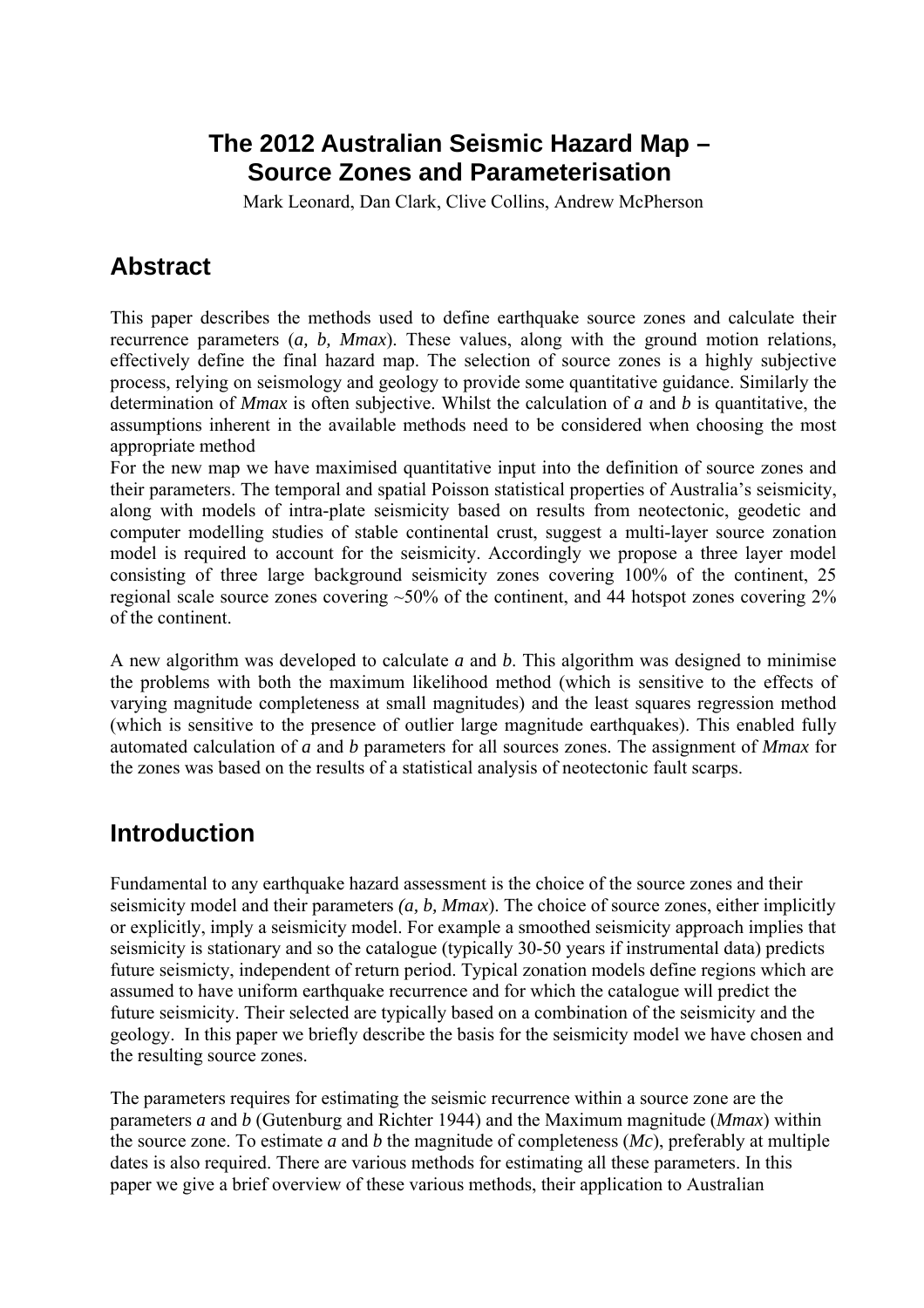seismicity, and which methods we chose. The results of applying the chosen methods and models are described.

# **Source Zones**

### *Spatial Statistical Analysis*

#### **Method**

Using the spatial analysis method described by Leonard (2010) the Australian continent was divided into 4000, 55x55 km cells and the number of earthquakes in each cell counted. The process was repeated four times with the grid displaced 27.5 km to the N, E and N&E, giving a final grid with 27.5 km cell spacing. The earthquakes used are the approximately 2400 earthquakes in the declustered catalogue since the  $1<sup>st</sup>$  of January 1965 with a magnitude greater or equal to M3.0. These criteria were chosen to maximise the number of earthquakes under the assumption of an approximately uniform magnitude of completeness (*MC*).

Figure 1 shows the spatial distribution of earthquake density, as the number of earthquakes per 55 x 55 km cell. The contour line represents a minimum value of 0.5 earthquakes per cell and the colour scale is in number of earthquakes per cell. If the earthquakes were distributed randomly 28% of the area would be expected to fall within the 0.5 contour, whereas the observed value is 18%. Similarly the area with four or more earthquakes per cell should be 13 of the 4000 cells (0.3%), whereas the actual value is 151 (3.8%), with the theoretical and actual values for five or more earthquakes are 1.6 and 91 per cell. We consider all areas with four or more earthquakes per cell to be anomalous. These areas are subsequently treated as hotspots.

#### **Results**

- 1. No area of Australia has been found that can be approximated by a single spatial Poisson model. All are clustered and are not randomly distributed. Almost all regions require at least 3 Poisson models, with some requiring 4, to model the spatial statistics.
- 2. Using the full (not declustered catalogue) 4 Poisson models are required for most regions.
- 3. In all cases there are more cells than expected with <1 and ≥4 earthquakes and a deficit of cells with 1 or 2 earthquakes.
- 4. The larger active areas (e.g. SW WA, ACT region, Flinders Ranges) tend to contain multiple hotspots. In addition to the very large sequences associated with the Meckering and Cadoux earthquakes in SW WA, there are several other hotspots of ongoing activity outside their source regions, and many other hotspots of either transient (eg. Burakin and Kattaning) or lower level activity. Similar behaviour is seen in Eyre Peninsular and SE Australia. In the Adelaide Geosyncline aftershocks are rarer, but a similar pattern of clustering exists.
- 5. Almost all hotspots are ongoing. Only a few appear to have switched on during the last 50 years.
- 6. Large dams can induce significant seismic activity, but this normally dies out in less than a decade (e.g. Thomson Dam, Tumut 3). This is not common and appears to apply more to deeper dams.
- 7. The presence of hotspots around several mining areas suggests that there are many blasts (or rock bursts) that have been misinterpreted as earthquakes, that mining-induced seismicity is relatively common, or both.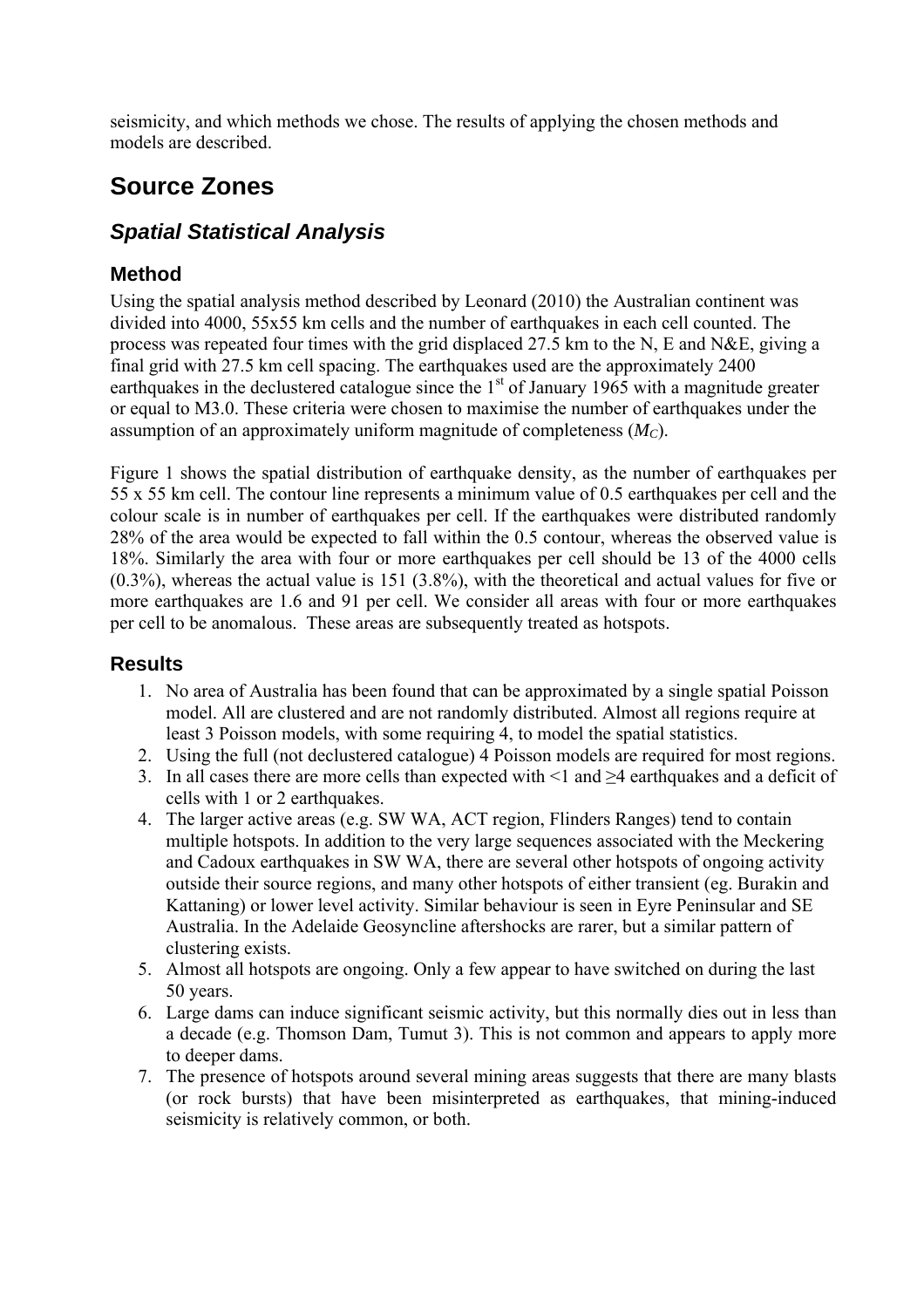

**Figure 1 the earthquake spatial density of Australia, based on the full catalogue with the hotspots in green and background zones in magenta.** 

#### **Implications for seismic hazard assessment**

As the fundamental assumption of random (or even) distribution of earthquakes within the source zones does not hold, a single set of source zones will not correctly reflect the seismic hazard of Australia. Using a single source zone in an area may underestimate the hazard within any hotspot and overestimate it elsewhere. Most 'active' areas can be better described as a regional zone with a number of embedded hotspots.

There is strong evidence of large (>M6.0) earthquakes exhibiting episodic behaviour. Examples include Collier Bay, Tennant Creek, Meckering, Meeberrie, Lake Tobin and Beachport. An episodic model of earthquake occurrence implies that a much larger area is involved than is observed from a short-term observation of the seismicity. Recurrence rates, based on the last 50 years of data, suggest that the area which might be considered active for these large earthquakes is approximately 20% of the continent. However, an episodic model suggests that the "inactive" 80% can best be described by large background source zones which encompass both the active and non-active areas. Such a model is consistent with emerging models of episodic fault behaviour, with the area surrounding each fault undergoing its own active/quiescent cycles,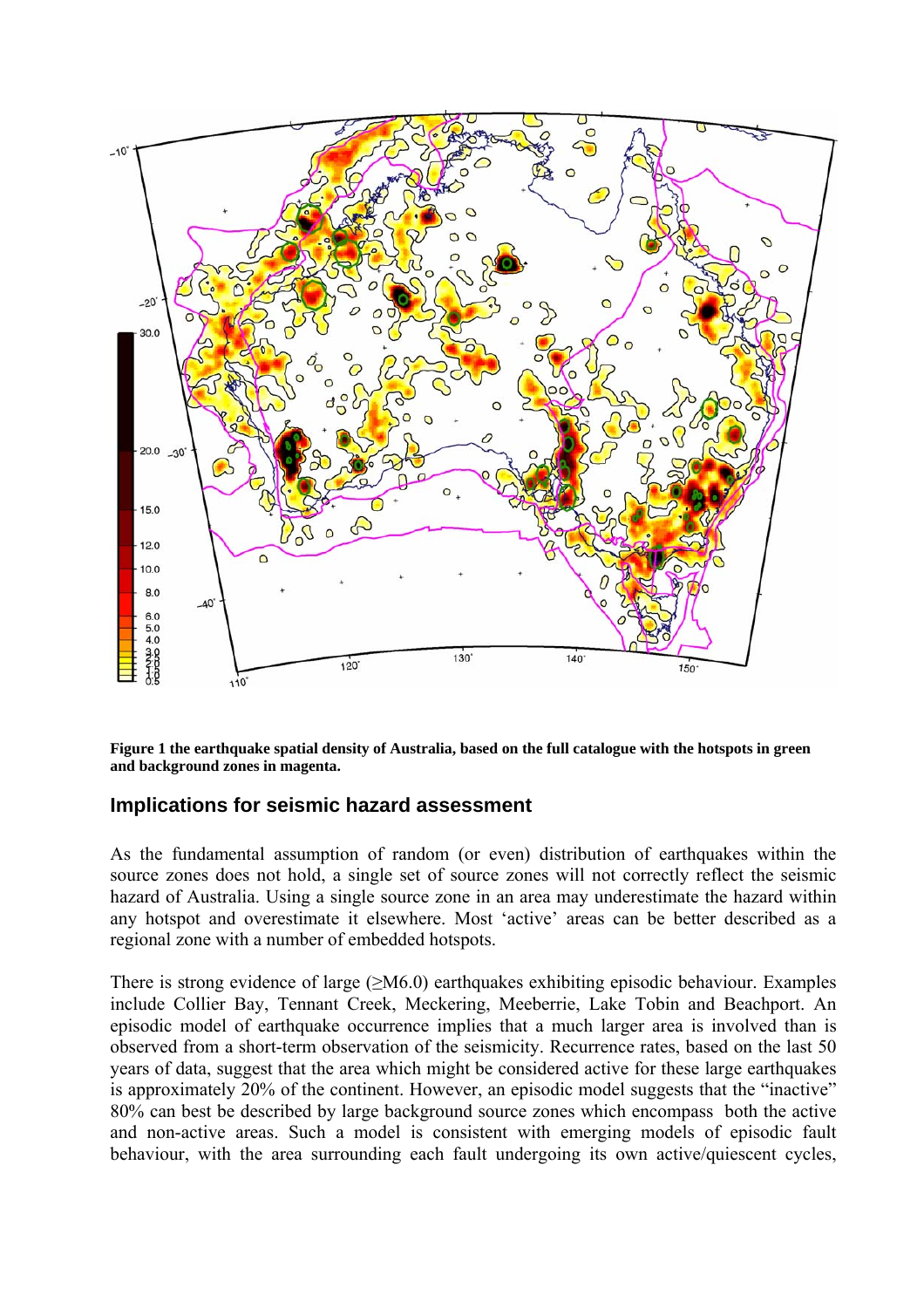possibly with subtle stress interactions between neighbouring faults (Toda et al. 1998, Parsons 2002, Stein and Liu 2009, Li et al. 2009, Leonard and Clark 2011).

Combining the models from the spatial statistical analysis with models of episodic behaviour of large earthquakes suggests that at least three layers of zonation are required to model the observed seismicity. The first is needed to account for the small areas of very high seismic activity (i.e. hotspots). The second represents the regional scale zones of moderate seismic activity. The third accounts for the large areas encompassing areas of moderate, low and very low (background) seismic activity.

### *Background Zones*

The background zones were defined primarily from the properties of palaeoearthquakes (Clark *et al.* 2011) with the boundaries refined using geologically and geophysically defined crustal elements. These Clark *et al*. neotectonic 'domains' were merged into three zones: the Cratonic, Non-Cratonic and Extended zones. These are approximated by the Western Precambrian area of non-extended stable continent, the eastern Phanerozoic area of non-extended stable continent and the area of extended continental crust.

### *Regional Source Zones*

In defining the regional source zones the two primary criteria were: (i) zones should include at least 60 earthquakes since 1 January 1965 with a magnitude  $\geq M3.0$ , and (ii) the zones should encompass contiguous areas of approximately uniform earthquake density. Secondary criteria included the need for a small enough area to provide meaningful differentiation between regions, simple rather than complicated polygon shapes, and avoiding encompassing multiple major tectonic units. Figure 2 shows a plot of earthquake density overlain by the regional source zones defined here.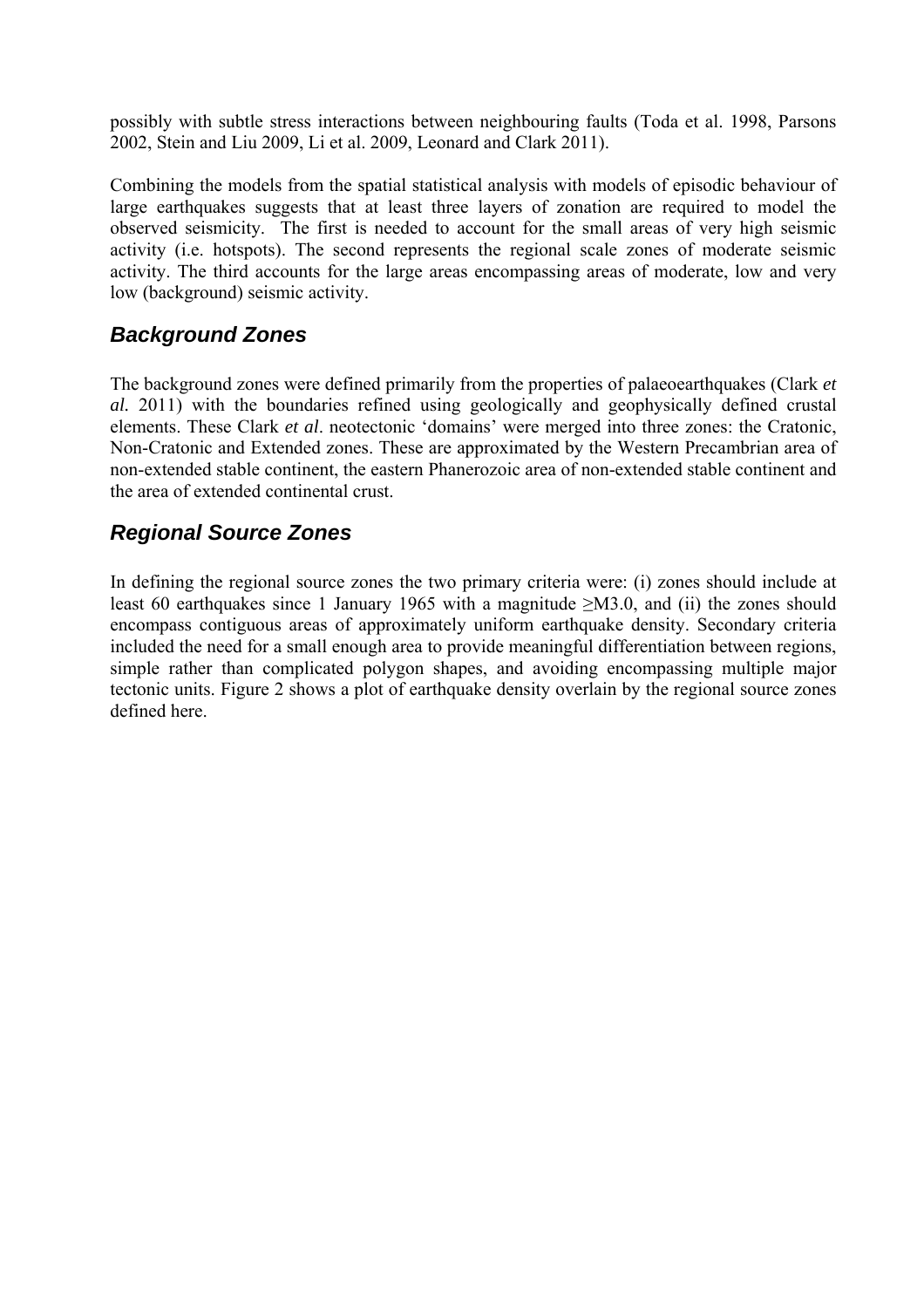

**Figure 2 the earthquake spatial density of Australia, based on the declustered catalogue with the interpreted Regional zones superimposed.** 

### *Hotspots*

As discussed above, if the spatial distribution of earthquakes followed Poisson Statistics, using the method and catalogue discussed above, there would be only 1.6 cells, of the 4000, with 5 or more earthquakes and none with more than 5, whereas the actual numbers are 91 and 56 respectively. This highly significant deviation from the expected Poisson distribution suggests that these areas of anomalously high activity should be treated separately. Consequently, the hotspots are defined as the areas where the spatial density is greater or equal to 5 earthquakes per cell. Based on this definition, 58 hotspots were identified.

Figures  $3 - 7$  show the temporal occurrence of earthquakes for 5 hotspots. The hotspot south of Cowra (Figure 3) appears to be ongoing and has no obvious correlation to the construction or filling of Wyangla Dam. Similar circumstances relate to the hotspot NE of Jindabyne (Figure 4). The apparent decrease in activity around 1990 is likely due to the closure of the Snowy Mountains network and to a lesser extent the change in magnitude formula used. The hotspot associated with the filling of Talbingo dam (Figure 5) has died out and this hotspot was not included in the hazard map. The hotspot on the southern Eyre Peninsular (Figure 6) has been ongoing at least since detection of small events became possible in the mid 1960's. The ongoing activity, which is a complicated combination of aftershocks and induced seismicity associated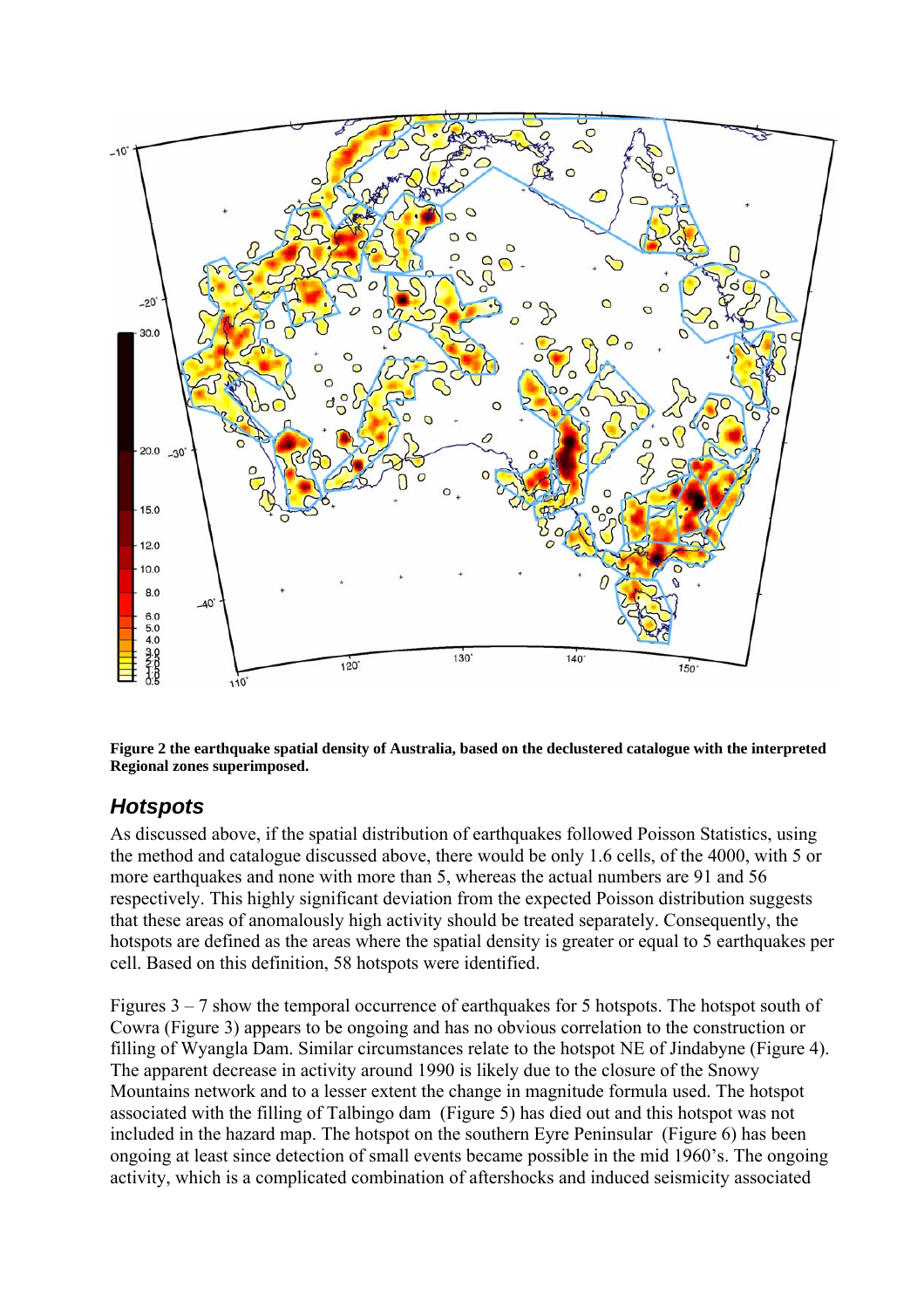with the 1970 M6.0 Cadoux earthquake (Figure 7) is ongoing. This type of analysis was applied to the 58 hotspots, and14 were rejected on the basis that they were not ongoing. This left 44 hotspots in the hotspot source zone layer.



**Figure 3 Mt Collins, 23km S of Cowra and 14km W of Wyangala Dam, radius 14km. The blue are mainshocks and the red circles aftershocks. This region is considered as an ongoing hotspot.** 



**Figure 4 15km NE of Jindabyne, including lakes Jindabyne and Eucumbene. This region is considered as an ongoing seismicity.** 



**Figure 5 Talbingo Lake. Appears to be a 17 year long sequence associated with the filling of the dam. The dam was completed in 1970 and at the time was the highest in Australia at 161m. The sequence is now dying out.**



**Figure 6 Southern Eyre Peninsular, radius 33km. This is an ongoing hotspot, where modest M2.5-3.0 earthquakes appear to trigger short but intense aftershock sequences.** 



**Figure 7 This hotspot is centred on the 1979 Cadoux earthquake, radius 40km. Most of the non Cadoux seismicity is spatially spread over several small clusters. This includes the ten mainshocks M > 4.0 since 2002 where each of the mainshocks is spatially distinct. The many small mainshocks between 1995 and 2002 are due to the declustering algorithm no longer considering the Cadoux earthquake capable of producing aftershocks.**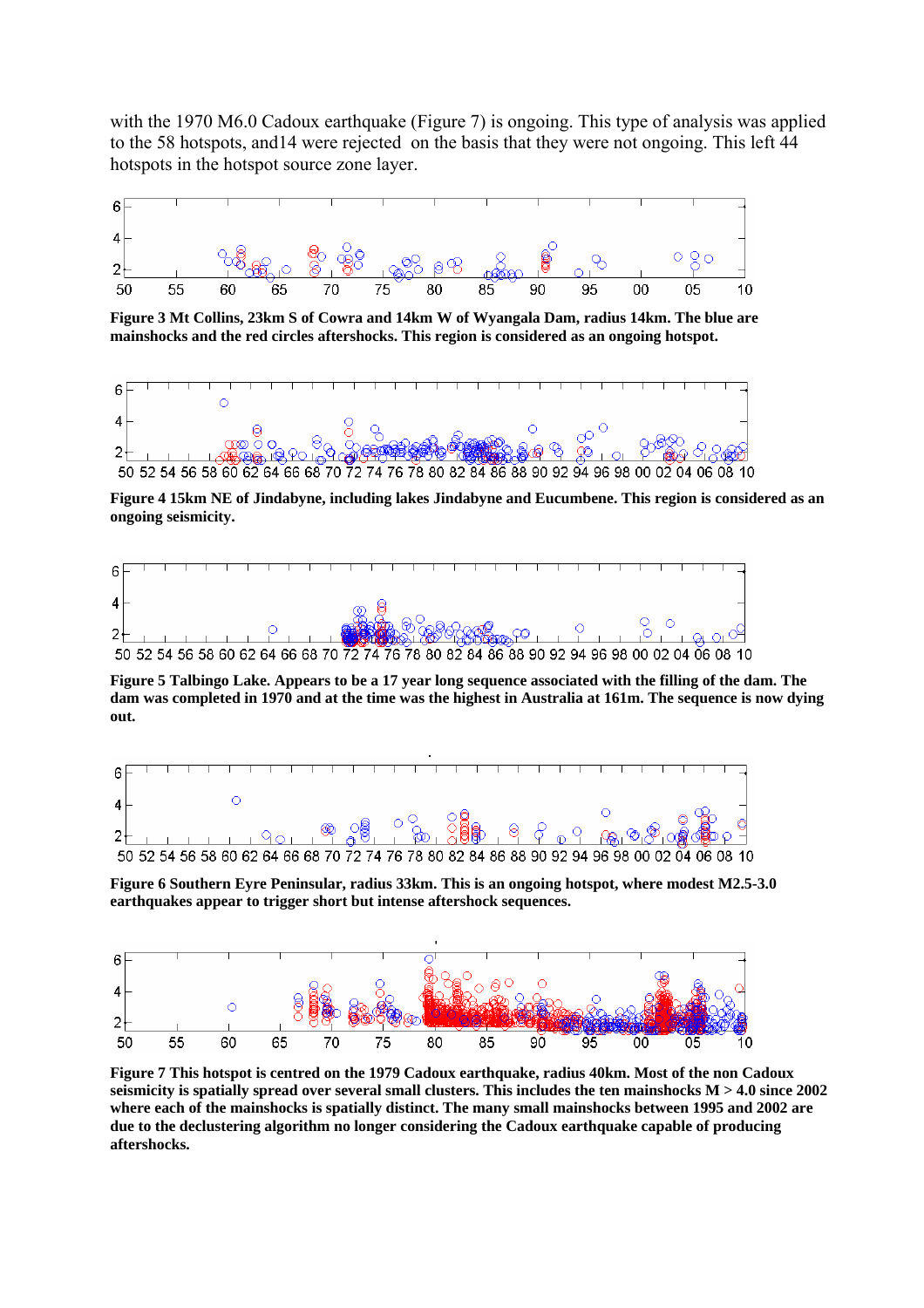# **Parameterisation**

### *Estimation of 'a' and 'b'*

The two primary methods for estimating the Gutenburg-Richter (G-R; Gutenburg and Richter 1944) recurrence parameters *a* and *b*, are standard least squares (hereafter referred to as ls0) and Maximum Likelihood (Aki 1965). As the Maximum Likelihood (ml0) method weights more heavily the more numerous smaller earthquakes, it is generally considered the preferred method to determine earthquake recurrence. However, the method is sensitive to the assumption that the magnitude of completeness  $(M_C)$  is known and is constant during the period of the catalogue being analysed. In the well instrumented and higher activity areas of Australia (e.g. Yilgarn Craton, Flinders Ranges and SE highlands) this assumption holds. However, across much of Australia the assumption fails. The least squares method can be sensitive to the distribution of the extreme events. Particularly when there is a gap of  $\geq 0.3$  magnitude units between the largest magnitude in the continuous recurrence data and the extreme event(s). Where the distribution of the recurrence data has a clear  $M<sub>C</sub>$  and no off-trend extreme events, the two methods produce effectively identical results.

Many of the 25 regional zones had one or both of these two problems. To overcome the need to use "expert" judgement to determine a preferred *a* and *b*, a new algorithm was developed to minimise the problems with both the maximum likelihood and least squares regression methods. It applies the least squares method to a subset of the data which excludes the extreme events. The subset is from  $M<sub>C</sub>$  (e.g. M3.5) until the second empty magnitude bin. Two rather than one empty bin, allows one bin to be empty and the data at higher magnitudes to be used, whilst still removing the larger "extreme" events. Hereafter, this method is referred to as ls2. We use the three aforementioned methods to calculate *a* and *b*, in addition to a method which assumes a *b*value of one (referred to as a\_1).

Schorlemmer et al. (2005) demonstrated that the *b* for thrust events is 0.93, with a range of 0.78 to 1.0 depending on rake angle. For strike-slip earthquakes the average *b* is 0.98 with a range of 0.95 to 1.1 depending on rake angle. Given that Australian earthquakes are almost exclusively thrust and that declustering a catalogue reduces the b value we consider an acceptable range of b values for the declustered Australian catalogue is 0.6 to 1.05. So the preferred values of *a* and *b* were selected according to the logical sequence:

- if b  $\text{ls2} > 0.6$  and <1.05, use ls2
- elseif b ml >0.6 and <1.0, use ml0
- elseif b  $\text{ls} > 0.6$  and  $\text{1.05}$ , use ls0
- else use a  $1$  and  $b=1$ .

Of the 25 zones the ls2 method was used for 19, ml for 1, ls0 for 1 and b-1 for 4 zones.

Figures  $8 - 10$  show a series of examples where the ls0 (black line) and/or ml (red line) methods fail to give reliable estimates of *b*. In contrast, the ls2 (green) method does provide robust estimates of G-R recurrence parameters. In Figure 11, none of the three methods (ml, ls2 and ls0) give a reliable result so the default value of b=1 is assumed.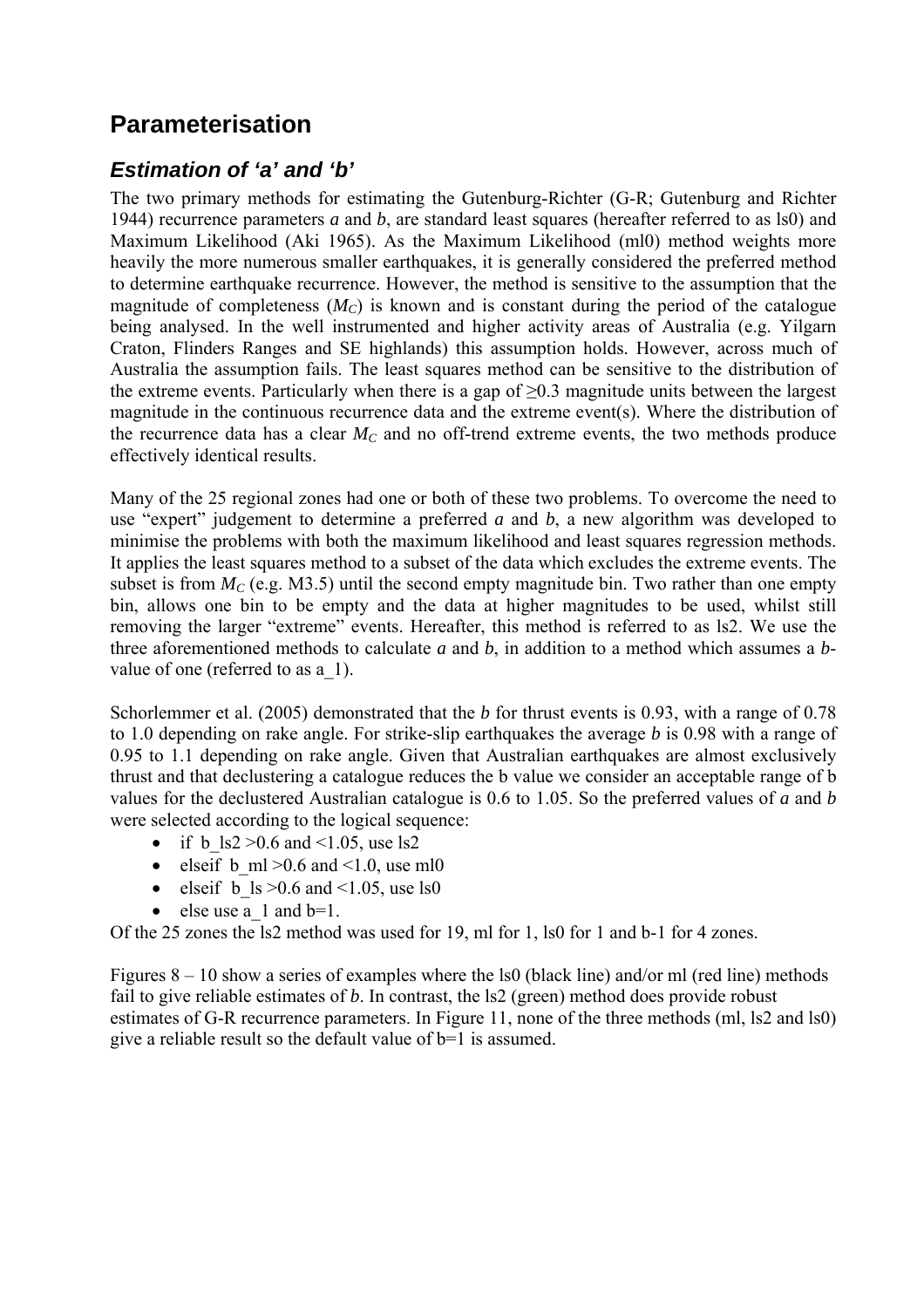

 **Figure 8 magnitude-frequency statistics of Zone 10 (Victorian North East). The ls0 (black) is biased low by the M5.4 and 5.5 earthquakes. The ml (red), ls2 (green) and b=1 (dashed) methods give consistent results.** 



**Figure 9 statistics for Zone 1 (Chillagoe-Cairns) , where ls0 is biased high but both ml and ls2 methods give consistent results** 



**Figure 10 statistics for Zone 13 (Western Tasmania and Bass Straight), where ml is biased high but ls0 and ls2 both give consistent results.** 



**Figure 11 statistics for Zone 16 (Eyre Peninsular), where all, particularly ml, are biased high and a value of b=1 (the dashed line) has been assumed.** 

#### *Mmax*

Two values for maximum magnitude earthquake (*Mmax*) were used for continental Australia. The choice of *Mmax* in each region was primarily based on the results discussed in Leonard and Clark (2011), Wheeler (2009) and Clark *et al*. (2011). Leonard and Clark (2006, 2011) analysed a database of palaeoearthquake (fault) scarps to build a neotectonic earthquake catalogue. By fitting truncated Gutenburg-Richter magnitude frequency curves they estimated well constrained *Mmax* values of M7.25 $\pm$ 0.1 in the Yilgarn Craton and M7.65 $\pm$ 0.1 in the extended continental crust east of the Darling Fault. These values are consistent with the various estimates discussed by Wheeler (2009).

In the non-extended, non-cratonic area of stable continental crust, called Eastern Australian Phanerozoic, by Clark *et al*. (2011), we have no direct *Mmax* estimates from the work of Leonard and Clark (2011). Wheeler (2009) focused exclusively on North America east of the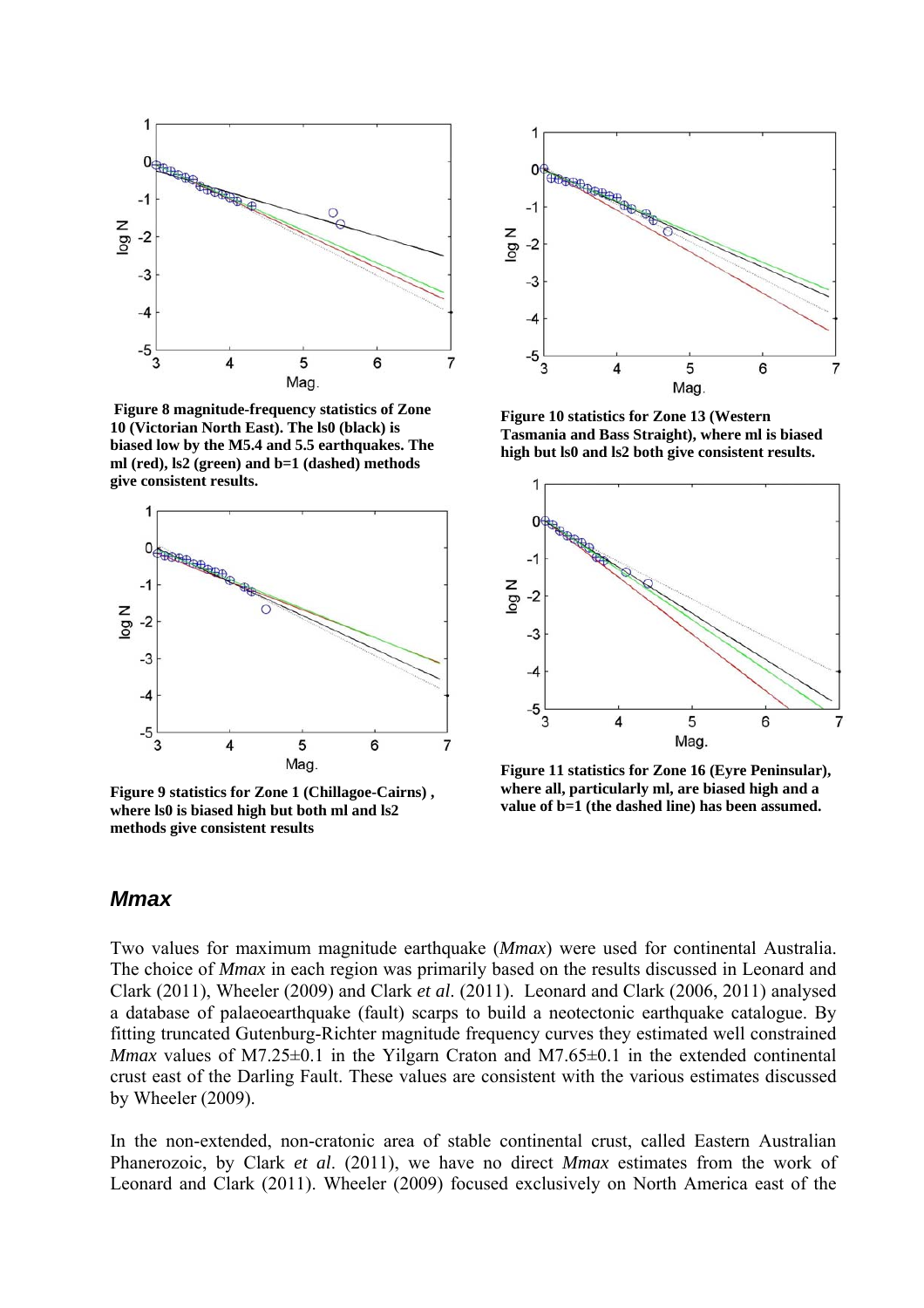Rocky Mountains (CEUSAC) and this provided little guidance for non-cratonic Australia. In the absence of any other information an intermediate value of 7.45 was initially chosen. However, Clark *et al*. (2011) suggest that the *Mmax* in Eastern Australian Phanerozoic is likely in the range 7.4 to 7.9. This is closer to that for extended continental crust (7.65) than for cratonic nonextended continental crust (7.25). In lieu of a more definitive value we have chosen the value of M7.65 for the non-extended, non-cratonic background zone. We note that changing from a *Mmax* of 7.45 to 7.65 makes a negligible difference to the seismic hazard, with the 500 year PGA increasing by 1.5% and the 10,000 year PGA by 4.5%. A change of *Mmax* from 7.25 to 7.85 increases the 500 and 10,000 year PGA hazard by 5.5% and 12% respectively. Given the other uncertainties in estimating PGA (zonation, parameterisation, attenuation, etc) these variations are minor.

Each regional zone was allocated the *Mmax* of the background zone in which it was located. Where regional zones overlapped two types of continental crust, the *Mmax* of the type it was primarily located was assigned for the whole source zone. All the hotspots were allocated an *Mmax* of M6.25

### *Completeness Period*

The magnitude of completeness  $(M<sub>C</sub>)$  is defined as the lowest magnitude above which all earthquakes in a space-time volume are detected (Weimer and Wyss 2000). In recent years there have been numerous attempts at quantifying *M<sub>C</sub>* across Australia (Cuthbertson 2006, 2007; Sagar and Leonard 2007, 2008; and Dent 2009). All have encountered difficulties due to the combination of Australia's low level of seismicity, distribution and history of seismic stations, and heterogeneous properties of the Australian crust. The most commonly utilised methods were developed in areas of both high seismicity and high network density and their application to Australia has proved problematic.

Sagar and Leonard (2007) applied the ZMAP software (Wiemer and Wyss 2000) to the Australian catalogue but the results were overly complicated. As Dent (2009) states "In a low seismicity region like Australia, a seismograph may run for a long time and unequivocally indicate that no earthquake occurred in the region of the seismograph over a relatively long period. However, the ZMAP program would interpret the lack of events as indicating the catalogue for that region and time was incomplete and therefore not include that time-space in its calculation of seismicity rates." In areas of high network density (i.e. Victoria and SE NSW) the method produced credible results.

To estimate *MC*, Cuthbertson (2006) found the Stepp Test (Stepp 1972) excessively sensitive to changes in the catalogue difficult to automate and time consuming if done manually. Alternatively, Cuthbertson (2006) developed a method that calculated the network detection magnitude from the network configuration in space and time. Quality factors were subjectively assigned to each station based on expected sensitivity. In addition to calculating for a particular zone, Cuthbertson (2006) extended the method to a  $\sim$  50 x 50 km grid. This had the advantage of measuring variability across a larger zone, but the disadvantage that each individual square has a high error. These errors were subsequently minimised by averaging. They used weighting based on the period of time above the detection threshold. For the study area, where there was both a very good earthquake catalogue and station database, the technique proved very robust. Cuthbertson (2007) applied the above method to all of eastern Australia. Unfortunately they do not give a time space breakdown of  $M_C$  across eastern Australia.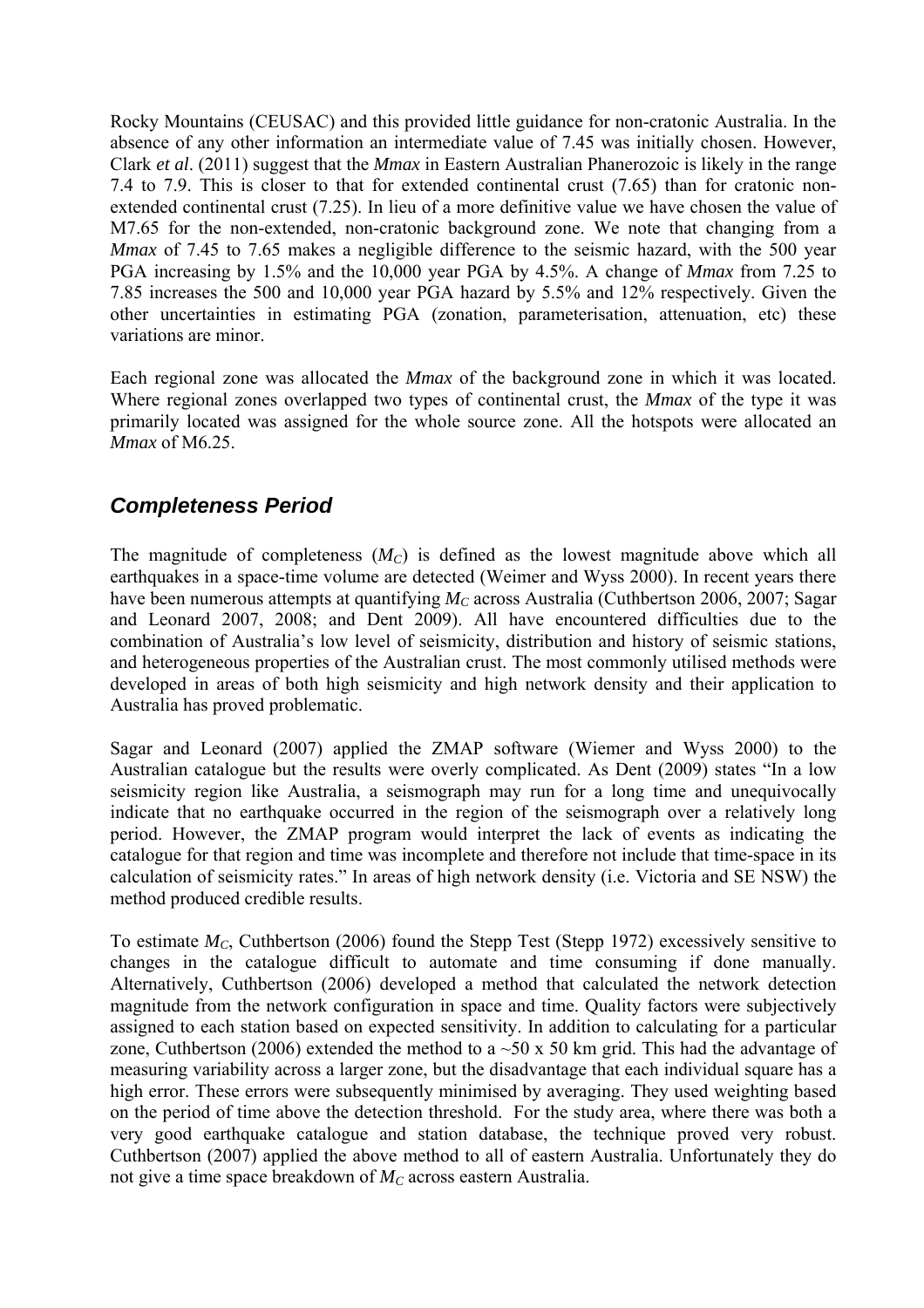Leonard (2008) compared the magnitude-frequency statistics ( $log N = a - bM$ ) for 10 years of data in 5 year increments. This allowed  $M<sub>C</sub>$  to be estimated in increments of 5 years for each of the four zones of enhanced seismic activity they analysed. Leonard (2008) subsequently used the historical catalogue to estimate  $M_C$  for the pre-instrumental period. The results are shown below.

| Region          | 1.5      |      | 2.5  | 3.0  | 3.5  | 4.0  | 4.5                      | 5.0           | 5.5                      |      |
|-----------------|----------|------|------|------|------|------|--------------------------|---------------|--------------------------|------|
| <b>SWA</b>      | 1990     | 1980 | 1965 | 1960 | -    | ۰    | 1880                     | $\sim$ $\sim$ |                          |      |
| <b>SA</b>       | 1980     | 1970 | -    |      | 1965 | 1960 | $1880^{1}$               |               |                          |      |
| <b>SEA</b>      | $1975^2$ | 1970 |      | 1960 | -    | 1955 | $\overline{\phantom{a}}$ | 1880          | $\overline{\phantom{a}}$ |      |
| <b>NWA</b>      | -        | ۰    |      | 1980 | 1970 | 1965 | 1960                     | 1960          | 1910                     |      |
| NA <sup>3</sup> |          | -    |      |      | -    | 1980 | 1970                     | 1965          | 1960                     | 1910 |

1 These dates are from estimates of the historical record.

2 In SEA *M<sub>c</sub>* has increased to 2.0–2.5 since 1995.

3 NA is all of Australia excluding the four regions analysed in detail.

**Table 1 Magnitude of completeness from Leonard (2008)** 

Dent (2009) took the method of Cuthbertson (2006, 2007) and applied it to western and central Australia. Dent (2009) noted that most stations in WA, SA and NT are generally more sensitive than stations considered high sensitivity in Queensland. This is likely due to the lower attenuation in western and central Australia. As such the program likely gives a slightly higher  $M<sub>C</sub>$  than is actually the case. Dent (2009) produced a series of maps estimating the network detectibility for the years 1960, 1970, 1980 and 2005. They suggest that the  $M_C$  values proposed by Leonard (2008) are too low and their values probably reflect the best monitored portion of the zone and not the average, with the worst monitored portion being higher perhaps by 1.0 magnitude units.

None of the aforementioned authors used the earthquake catalogue now being used for the update of the national hazard map (GG\_Cat). Sagar and Leonard (2007) and Leonard (2008) used the catalogue described by Leonard 2008 which in eastern and southern Australia is less complete than GG\_Cat. Cuthbertson (2006) used a local Queensland catalogue which is probably of similar completeness to GG\_Cat, though possibly more complete for the region. Cuthbertson (2007) used the ES&S catalogue which is probably very similar to GG\_Cat in eastern Australia. Generally these differences only apply to earthquakes of magnitude less than 3.0. Dent (2009) calculated theoretical  $M<sub>C</sub>$  using a database of seismic stations and did not use an earthquake catalogue

The techniques used herein to estimate *a* and *b* from the magnitude-frequency statistics (log  $N =$  $a - bM$ ) has the capacity to adjust for multiple time-magnitude windows. The space-time volumes of Leonard (2008), shown in Table 2 above, were initially used. However they were found to produce unsatisfactory results Because the cumulative occurrence curves became stepped at the boundaries of the magnitude windows. That is, the number of expected earthquakes at smaller magnitudes (<M3.0) were over estimated and the behaviour for larger magnitudes ( $>M5.0$ ) was highly variable. It became apparent that the  $M_C$  for various time windows needs to be estimated individually for every source zone. To be done robustly would require at least two of the three methods discussed above (i.e. 1 - Leonard 2008; 2 – Zmap of Sagar and Leonard 2007; 3 – theoretical method of Cuthbertson 2007 and Dent 2009) to be used. This was not possible within the time frame available.

For the current draft the single  $M<sub>C</sub>$  of M3.0 since 1965 has been used. To a large extent this is probably only the case in the SW corner of W.A., the ranges of S.A., Victoria, eastern NSW and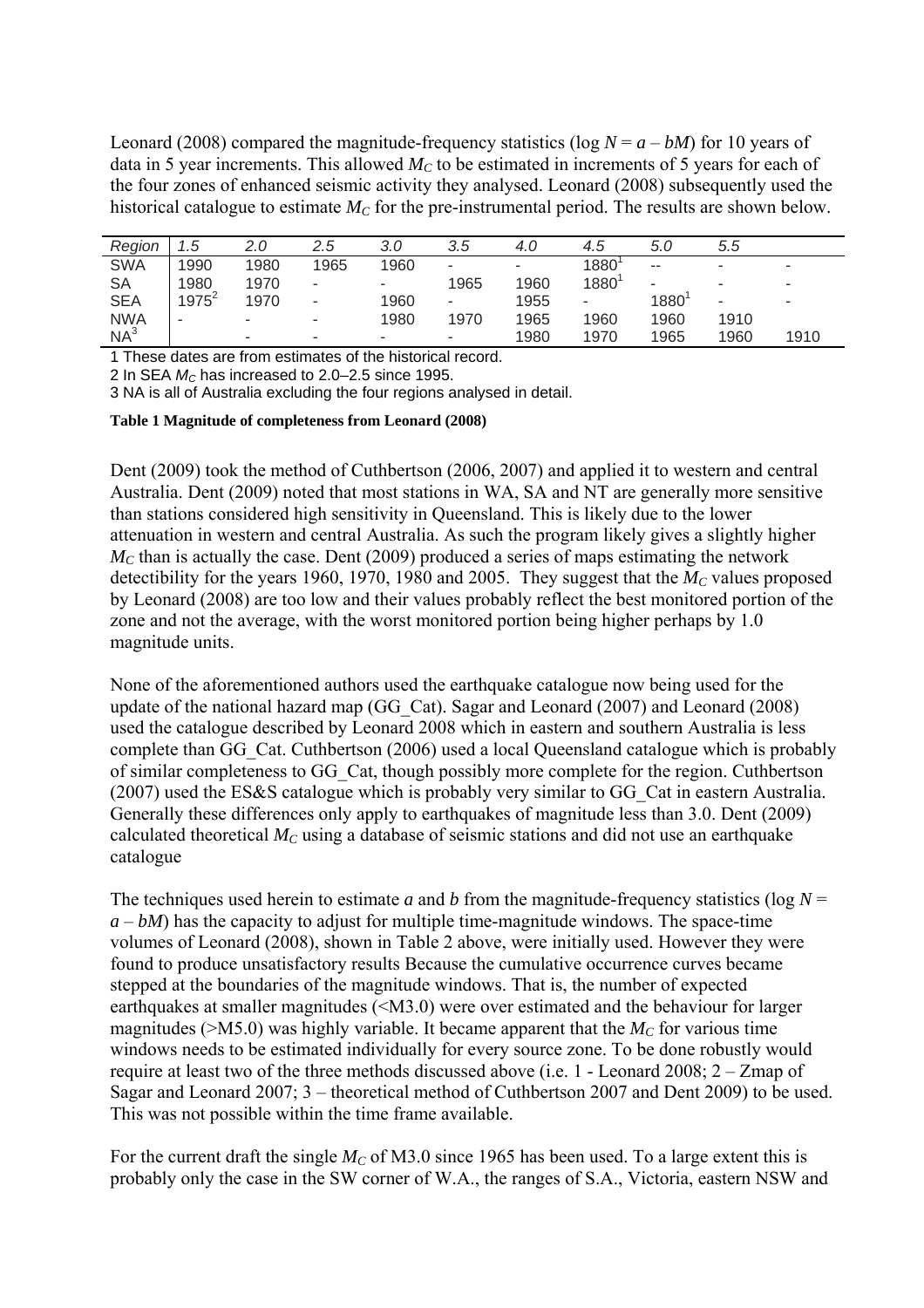SE Queensland. In the northern and central regions of Australia, an  $M<sub>C</sub>$  of 3.5 was probably achieved in the early 1970s and 3.0 in the early 1980's. So in these zones the statistics below M3.5 are variable. However, as the zones in these areas often include larger (e.g. >M5.0) earthquakes the least squares calculation of *a* and *b* remains robust, though the Maximum Likelihood estimates are expectedly poor. In southern and eastern Australia we ignore large earthquakes recorded prior to 1965. As discussed in the Parameterisation section these events are often extreme events so distort the least squares statistics and a method was developed which excluded these from the least squares estimation of *a* and *b*. For the Hotspots layer we used an *M<sub>C</sub>* of M2.5 since 1992.

# **Conclusion**

To match the observed statistical properties of the seismicity of Australia, 3-4 Poisson statistical source models are required. In order to account for this observation, we have adopted a three layer source zone model: 1) a *Background* layer, with three zones covering 100% of the continent, based on the distribution and characteristics of palaeo-scarps and of crustal properties; 2) a *Regional* layer, of 25 zones covering ~50% of the continent, based on the pattern of earthquake density; and 3) a *Hotspot* layer, of 44 zones covering 2% of the continent, based on the areas of sustained high seismicity.

Two values *Mmax*, based on the results discussed in Leonard and Clark (2011), Clark *et al*. (2011) and Wheeler (2009), have been adopted. *Mmax* of 7.25 is used in the non-extended cratonic areas and 7.65 elsewhere.

Though the most commonly used method (Maximum Likelihood) of estimating *a* and *b* was found not to be satisfactorily for many zones. This is thought primarily to be due to an inadequate knowledge of the variation in  $M<sub>C</sub>$ , both spatially and temporally. The least squares method also has well known limitations for estimating *a* and *b*. A new method, which is a modification of least squares, was developed to overcome the limitation of these methods. This allowed the development of a fully automatic method for calculating *a* and *b*. For the three layers of the source zones the inputs were: 1) the *Background* layer, the declustered catalogue with an  $M<sub>C</sub>$  of M3.0 since 1965, 2) a *Regional* layer, the declustered catalogue with an  $M<sub>C</sub>$  of M3.0 since 1965; and 3) a *Hotspot* layer, the full catalogue with an  $M<sub>C</sub>$  of M2.5 since 1992.

# **References**

Aki, 1965 K. Aki, Maximum likelihood estimation of b in the formula log  $N = a - bM$  and its confidence limits. Bull. Earthquake Res. Inst. Tokyo Univ., 43 (1965), pp. 237–239.

Clark, D., McPherson, A. and Collins, C. D. N. 2011. Australia's seismogenic neotectonic record: a case for heterogeneous intraplate deformation. Geoscience Australia Record 2011/11, 95 p.

Cuthbertson, R. 2006. Automatic calculation of seismicity rates in eastern Queensland. Proceedings of the Australian Earthquake Engineering Society Conference, Canberra, 24-26 November 2006. Paper No. 137.

Cuthbertson, R. 2007. Automatic calculation of seismicity rates in eastern Queensland. Proceedings of the Australian Earthquake Engineering Society Conference, Wollongong, 23-25 November 2007. Paper No. 19.

Dent, V. F. 2009. Seismic network capability and magnitude completeness maps, 1960-2005 for Western Australia, South Australia and the Northern Territory. Proceedings of the Australian Earthquake Engineering Society Conference, Newcastle, 11-13 November 2009.